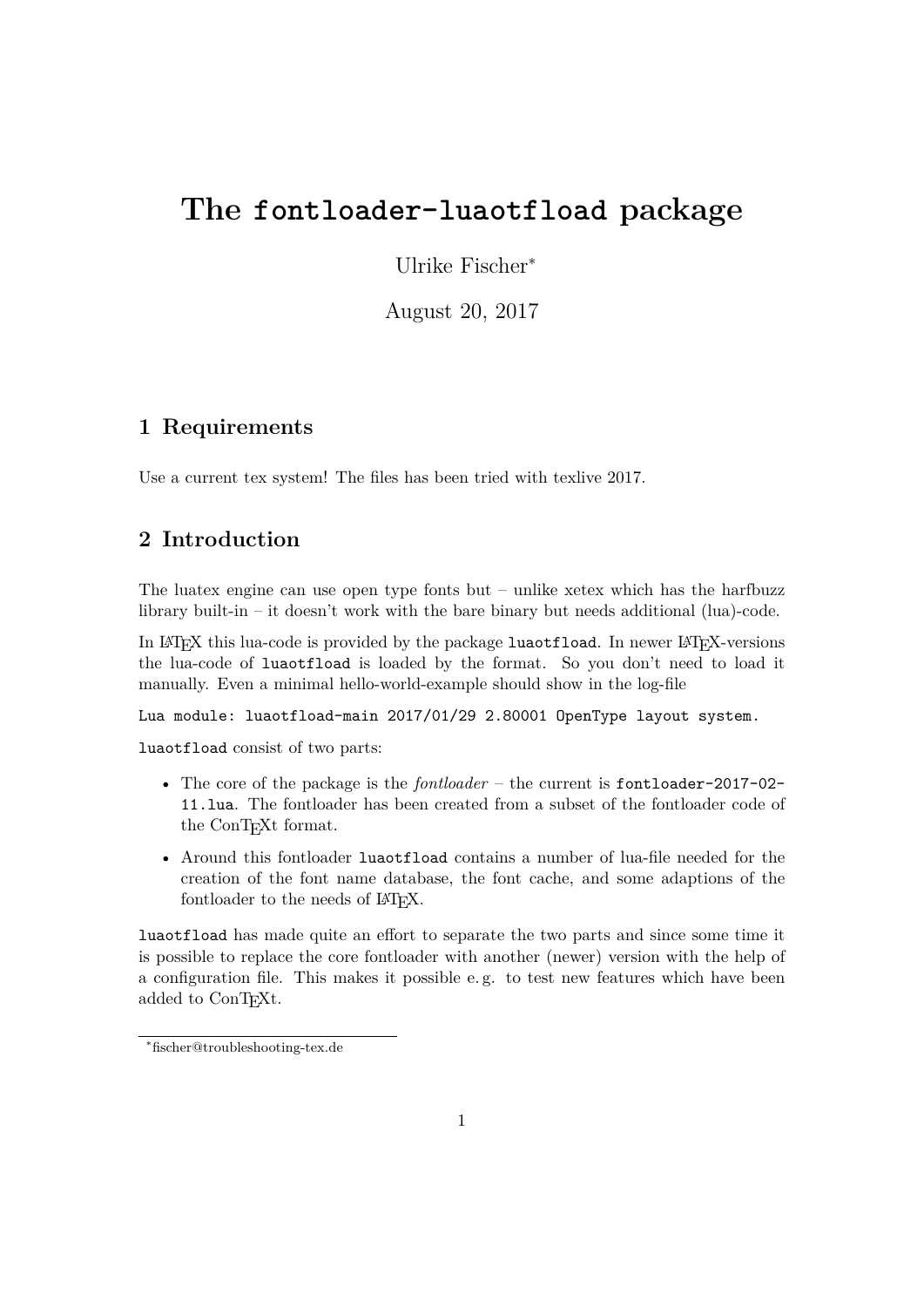This package provides a number of such alternative fontloaders.

*Please read the complete documentation before trying to use the fontloaders – at least read the section [6](#page-2-0) about incompabilities.*

# **3 Installation**

The package contains

- a number of fontloader-XXX.lua files. This files should be in a texmf-tree in ../tex/luatex/fontloader-luaotfload – probably your tex system installed them there already.
- all the other files are either examples or documentation and should go in the docfolder.

# **4 Using the fontloader(s)**

To use one of the alternative fontloader you must create a luaotfload.conf file. This file should be in the normal search path, e.g. in the folder of your document or in some texmf-tree, there at best in the branch tex/luatex.

Such a luaotfload.conf looks e. g. like this:

```
[run]
;fontloader = reference;
;fontloader = default;
;fontloader = context;
;fontloader = fontloader-reference-2017-07-28.lua;
fontloader = fontloader-reference-2017-08-18.lua;
;fontloader = fontloader-2017-02-11-stix.lua;
```
- The fontloader section starts with [run].
- The semicolon starts a comment. So in the example fontloader-reference-2017-07-28.lua is the active fontloader. If you comment all fontloaders luaotfload will use its default loader.
- The shortcuts default loads the default fontloader of luaotfload and reference its reference version (see below for an explanation about the reference fontloader).
- The last active entry wins!
- It is possible to use absolute pathes, but how exactly is rather system dependant, so you will have to try.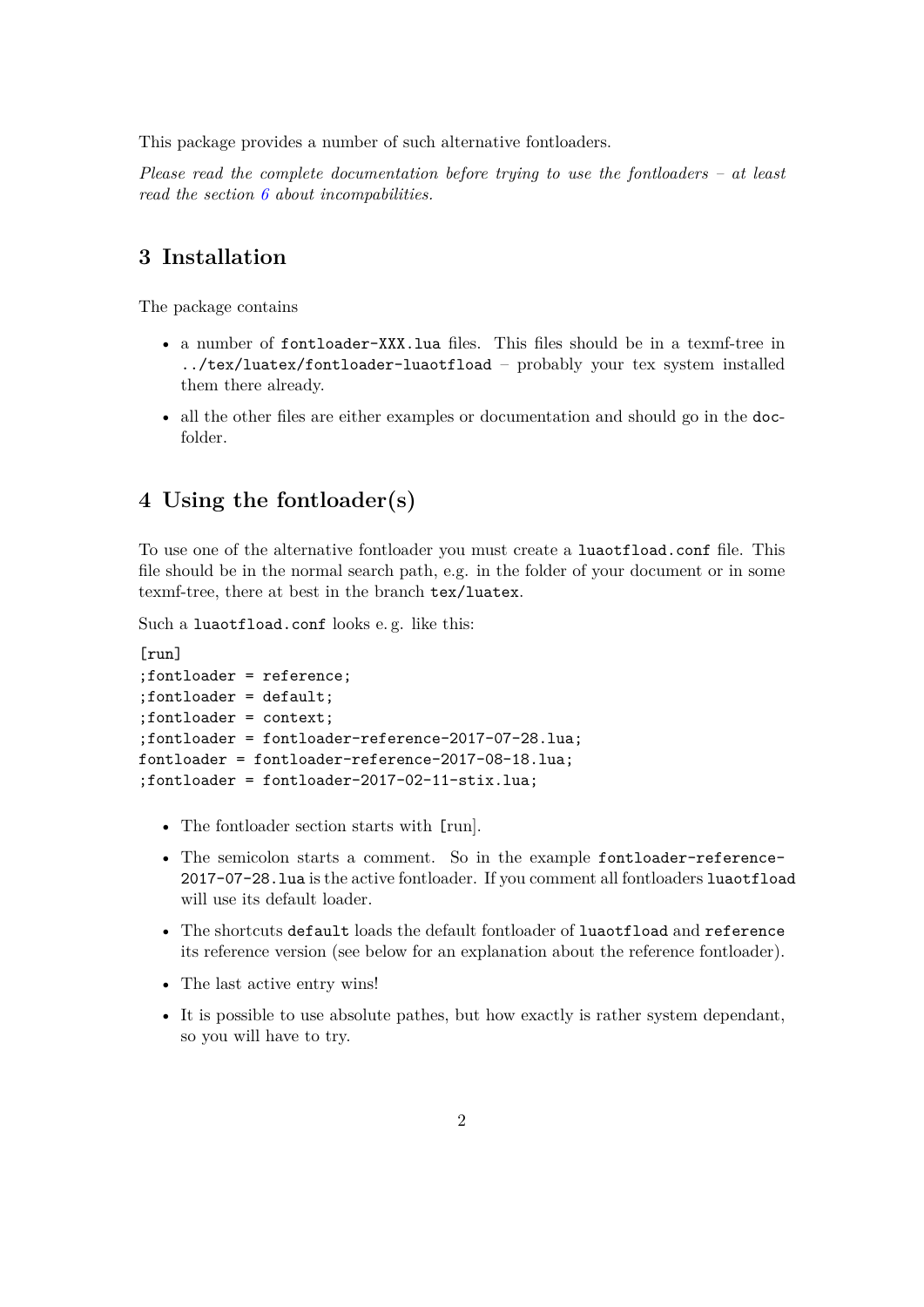### **5 General description of the fontloaders**

Fontloaders come in two flavors: I will call them *reference type* and *luaotfload type*.

The *reference type* is a copy from a luatex-fonts-merged.lua from a context installation. This file is  $-$  as the name indicates  $-$  a merge of the generic part of the context fontloader files. It is normally present in a context minimals installation, or can be created by running in the folder which contains luatex-fonts.lua the command:

mtxrun −−script package −−merge ./luatex-fonts.lua

The *luaotfload type* is created by a script call mkimport which you can find on the github site of luaotfload. It also uses the context files but ignores some that are present in the lualibs packages and it also does some other adaptions.

The original luaotfload already contains both types of fontloaders, the reference type is fontloader-reference.lua – it can be chosen in the configuration file with the keyword reference – and the luaotfload type is fontloader-2017-02-11-lua.

I have no idea about the pros and cons of both types. On the whole I would have preferred to build luaotfload type fontloaders as they are nearer to the current default fontloader. But sadly it didn't work: I could adapt the pathes in mkimport to my system and build a fontloader but it wasn't usable. The *reference type* are perhaps slower and there is the possibility that they contain code which could clash with some lua libraries loaded by other LAT<sub>E</sub>Xpackages. But until now they seemed to work.

For both types there is the danger that fontloaders created with files from a newer context version clash with the older wrapper code of luaotfload – and actually this already happened, see the following section.

# <span id="page-2-0"></span>**6 Incompabilities with the luaotfload "wrapper" files**

As mentioned in the previous section it is always possible that newer versions of the core fontloader are no longer compatible to the wrapper files from luaotfload. If you try out fontloader-reference-2017-07-28.lua you will get a lua error:

```
luaotfload | load : FATAL ERROR
luaotfload | load : Failed to load module "luaotfload-letterspace.lua".
luaotfload | load : Error message:
luaotfload | load : "...mf-dist/tex/luatex/luaotfload/luaotfload-letterspace.lua:73:
                   attempt to index local 'nodepool' (a nil value)".
```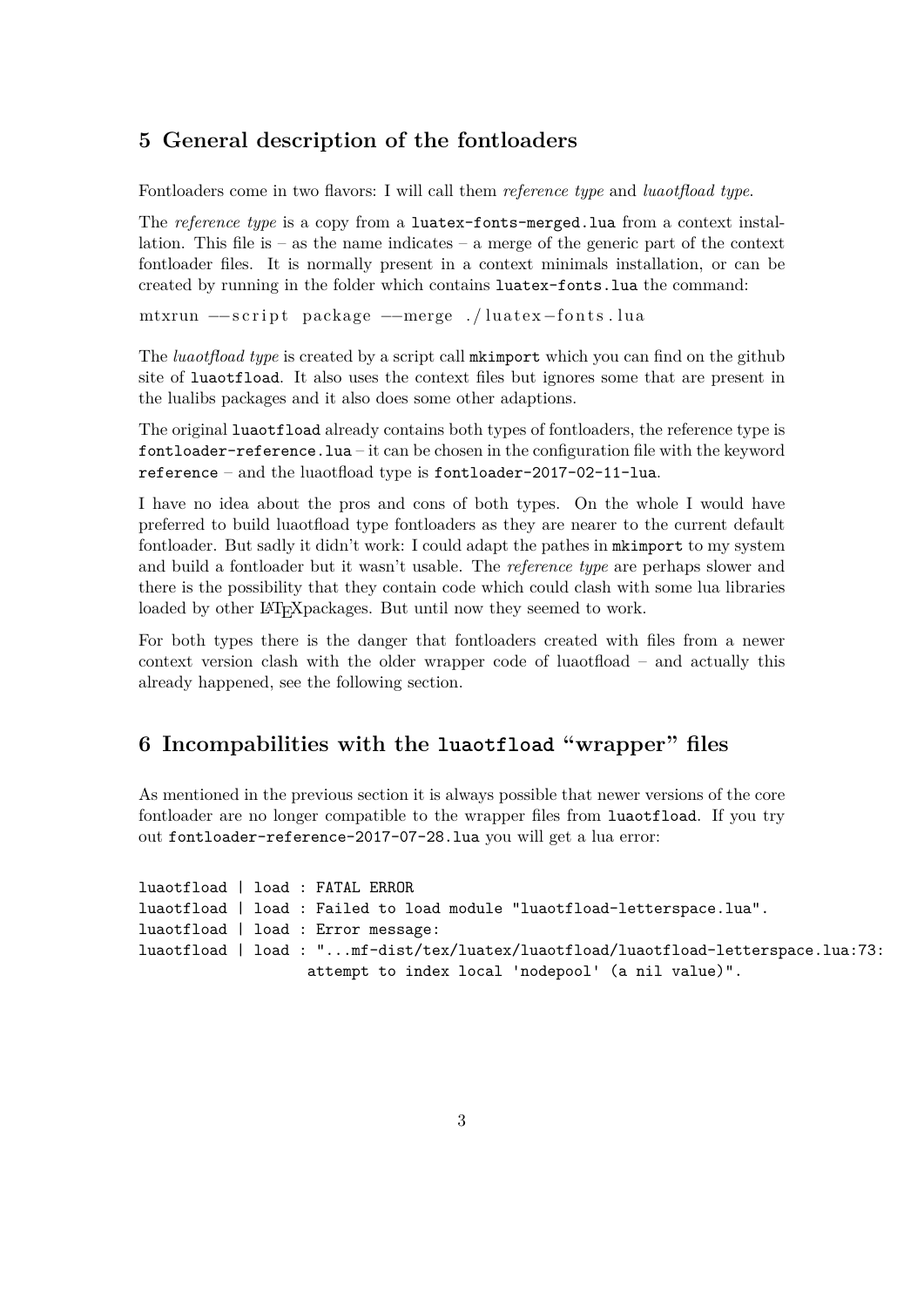The reason is that luaotfload-letterspace.lua tries to access a table value that no longer exists. Imho it is not possible to solve this problem without changing the original file. This is absolutly not to my liking but as I don't see another way I offer a patched version. If you want to use the newer fontloader versions you will have to do this:

In the documentation folder of this package there is a file luaotfload-letterspace.luax. Change the extension to lua and copy the file to your document folder or in a *local* texmf tree to tex/luatex/luaotfload – in the second case don't forget to update your file name database (FNDB): in miktex with initexmf -u and in texlive with mktexlsr.

Try out a small lualatex document. If the log-file tells you

!!!!! UF: Using CHANGED luaotfload-letterspace 2017-07-14 !!!!!

then the new lua-file is used. **Don't forget that this patched file is in your system! When luaotfload is updated you should remove it.**

# **7 The list of new fontloaders**

Currently there are only three fontloaders. But I plan to add more if some changes are made to the context files.

Fontloaders with \* before their name need the adapted luaotfload-letterspace.lua as described in the last section.

- **fontloader-2017-02-11-stix.lua** This fontloader is the original luaotfload-type fontloader where one section – from font-oto.lua – has been replaced to get around a bug in the stix fonts with wrong parenthese sizes. See test-fontloader-2017- 02-11-stix.tex.
- **\*fontloader-reference-2017-07-28.lua** This is a reference-type fontloader which has been created on 2017-07-28. It adds the capability to add ligatures with "word boundaries". See test-fontloader-2017-07-28.tex.
- **\*fontloader-reference-2017-08-18.lua** This is a reference-type fontloader which I added when I tried out to color the cow fonts: See [https://tex.stackexchange.](https://tex.stackexchange.com/a/387069/2388) [com/a/387069/2388](https://tex.stackexchange.com/a/387069/2388) and test-fontloader-2017-08-18.tex.

#### **8 Using newer luatex versions**

As mentioned in the tex.stackexchange answer about the colored cow fonts, the solution needs a newer luatex. While fontloader-reference-2017-08-18.lua in itself seems to work fine with the luatex of TeXlive 2017, trying to use the colr font feature, leads to the error